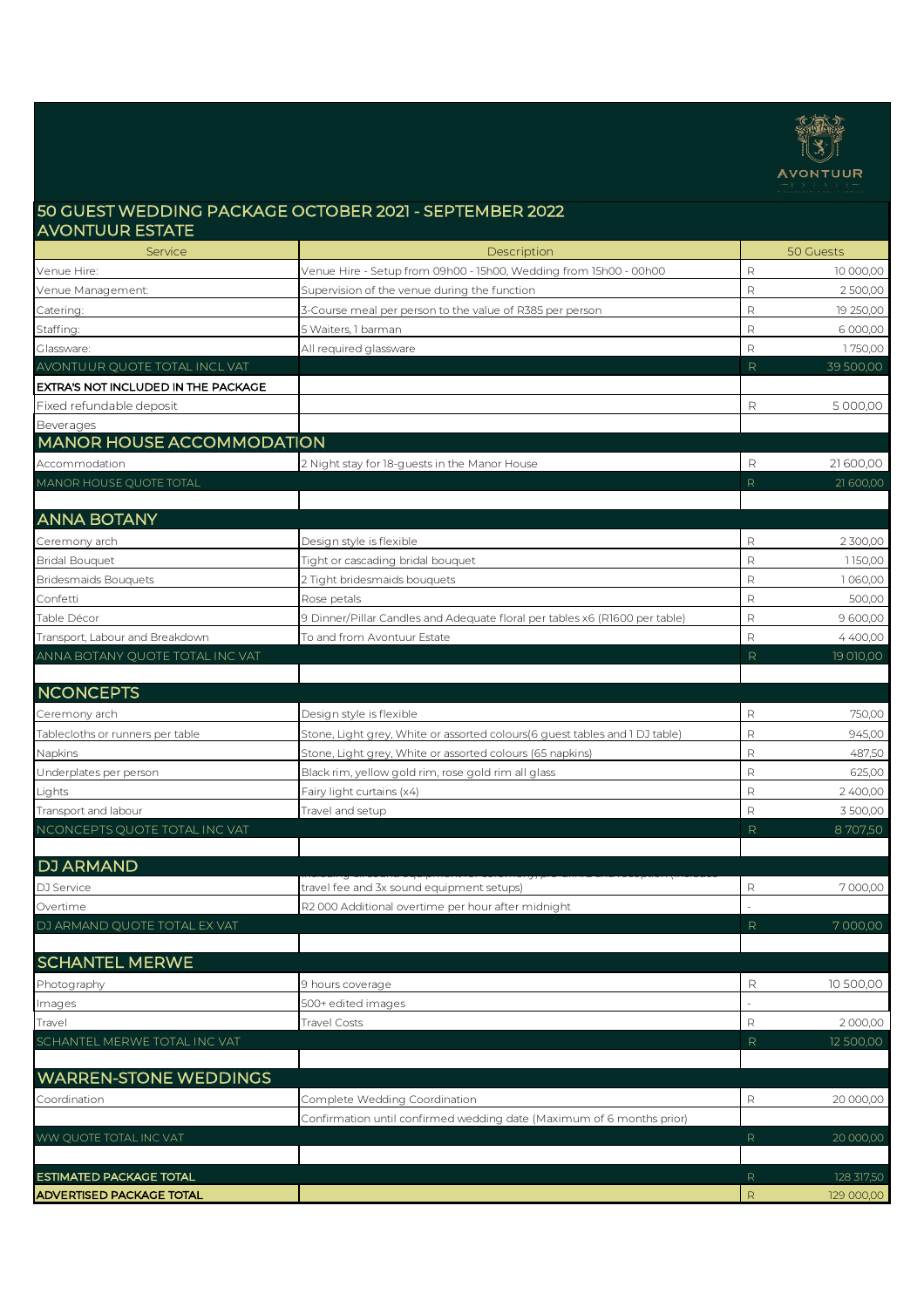

# 50 GUEST WEDDING PACKAGE OCTOBER 2022 - APRIL 2023 HIGH SEASON AVONTUUR ESTATE

| Service                             | Description                                                                  |              | 50 Guests  |
|-------------------------------------|------------------------------------------------------------------------------|--------------|------------|
| Venue Hire:                         | Venue Hire (20% off high season rate)                                        | $\mathsf{R}$ | 30 400,00  |
| Venue Management:                   | Supervision of the venue during the function                                 | R            | 2500,00    |
| Catering:                           | 3-Course meal per person to the value of R385 per person                     | $\mathsf{R}$ | 19 250,00  |
| Staffing:                           | 5 Waiters, 1 barman                                                          | R            | 6 000,00   |
| Glassware:                          | All required glassware                                                       | $\mathsf{R}$ | 1750,00    |
| AVONTUUR QUOTE TOTAL INCL VAT       |                                                                              | R            | 59 900,00  |
| EXTRA'S NOT INCLUDED IN THE PACKAGE |                                                                              |              |            |
| Fixed refundable deposit            |                                                                              | R            | 5 000,00   |
| Beverages                           |                                                                              |              |            |
| <b>MANOR HOUSE ACCOMMODATION</b>    |                                                                              |              |            |
| Accommodation                       | 2 Night stay for 18-guests in the Manor House (10% off high season rate)     | R            | 39 600,00  |
| MANOR HOUSE QUOTE TOTAL             |                                                                              | R            | 39 600,00  |
|                                     |                                                                              |              |            |
| <b>ANNA BOTANY</b>                  |                                                                              |              |            |
| Ceremony arch                       | Design style is flexible                                                     | R            | 2 300,00   |
| <b>Bridal Bouquet</b>               | Tight or cascading bridal bouquet                                            | $\mathsf{R}$ | 1150,00    |
| <b>Bridesmaids Bouquets</b>         | 2 Tight bridesmaids bouquets                                                 | $\mathsf{R}$ | 1060,00    |
| Confetti                            | Rose petals                                                                  | $\mathsf{R}$ | 500,00     |
| Table Décor                         | 9 Dinner/Pillar Candles and Adequate floral per tables x6 (R1600 per table)  | $\mathsf{R}$ | 9 600,00   |
| Transport, Labour and Breakdown     | To and from Avontuur Estate                                                  | $\mathsf{R}$ | 4400,00    |
| ANNA BOTANY QUOTE TOTAL INC VAT     |                                                                              | R            | 19 010,00  |
|                                     |                                                                              |              |            |
| <b>NCONCEPTS</b>                    |                                                                              |              |            |
| Ceremony arch                       |                                                                              | R            | 750,00     |
| Tablecloths or runners per table    | Stone, Light grey, White or assorted colours (6 guest tables and 1 DJ table) | $\mathsf{R}$ | 945,00     |
| Napkins                             | Stone, Light grey, White or assorted colours (65 napkins)                    | $\mathsf{R}$ | 487,50     |
| Underplates per person              | Black rim, yellow gold rim, rose gold rim all glass                          | $\mathsf{R}$ | 625,00     |
| Lights                              | Fairy light curtains (x4)                                                    | $\mathsf{R}$ | 2 400,00   |
| Transport and labour                | Travel and setup                                                             | $\mathsf{R}$ | 3500,00    |
| NCONCEPTS QUOTE TOTAL INC VAT       |                                                                              | R            | 8707,50    |
|                                     |                                                                              |              |            |
| <b>DJ ARMAND</b>                    |                                                                              |              |            |
| DJ Service                          | travel fee and 3x sound equipment setups)                                    | R            | 7000,00    |
| Overtime                            | R2 000 Additional overtime per hour after midnight                           |              |            |
| DJ ARMAND QUOTE TOTAL EX VAT        |                                                                              | R,           | 7 000,00   |
|                                     |                                                                              |              |            |
| <b>SCHANTEL MERWE</b>               |                                                                              |              |            |
| Photography                         | 9 hours coverage                                                             | R            | 10 500,00  |
| Images                              | 500+ edited images                                                           |              |            |
| Travel                              | <b>Travel Costs</b>                                                          | $\mathsf R$  | 2 000,00   |
| SCHANTEL MERWE TOTAL INC VAT        |                                                                              | $\mathsf{R}$ | 12 500,00  |
|                                     |                                                                              |              |            |
| <b>WARREN-STONE WEDDINGS</b>        |                                                                              |              |            |
| Coordination                        | Complete Wedding Coordination (30% Discount)                                 | $\mathsf{R}$ | 26 600,00  |
|                                     | Confirmation until confirmed wedding date (Maximum of 6 months prior)        |              |            |
| WW QUOTE TOTAL INC VAT              |                                                                              | $\mathsf{R}$ | 26 600,00  |
|                                     |                                                                              |              |            |
| ESTIMATED PACKAGE TOTAL             |                                                                              | R            | 173 317,50 |
| <b>ADVERTISED PACKAGE TOTAL</b>     |                                                                              | $\mathsf R$  | 175 000,00 |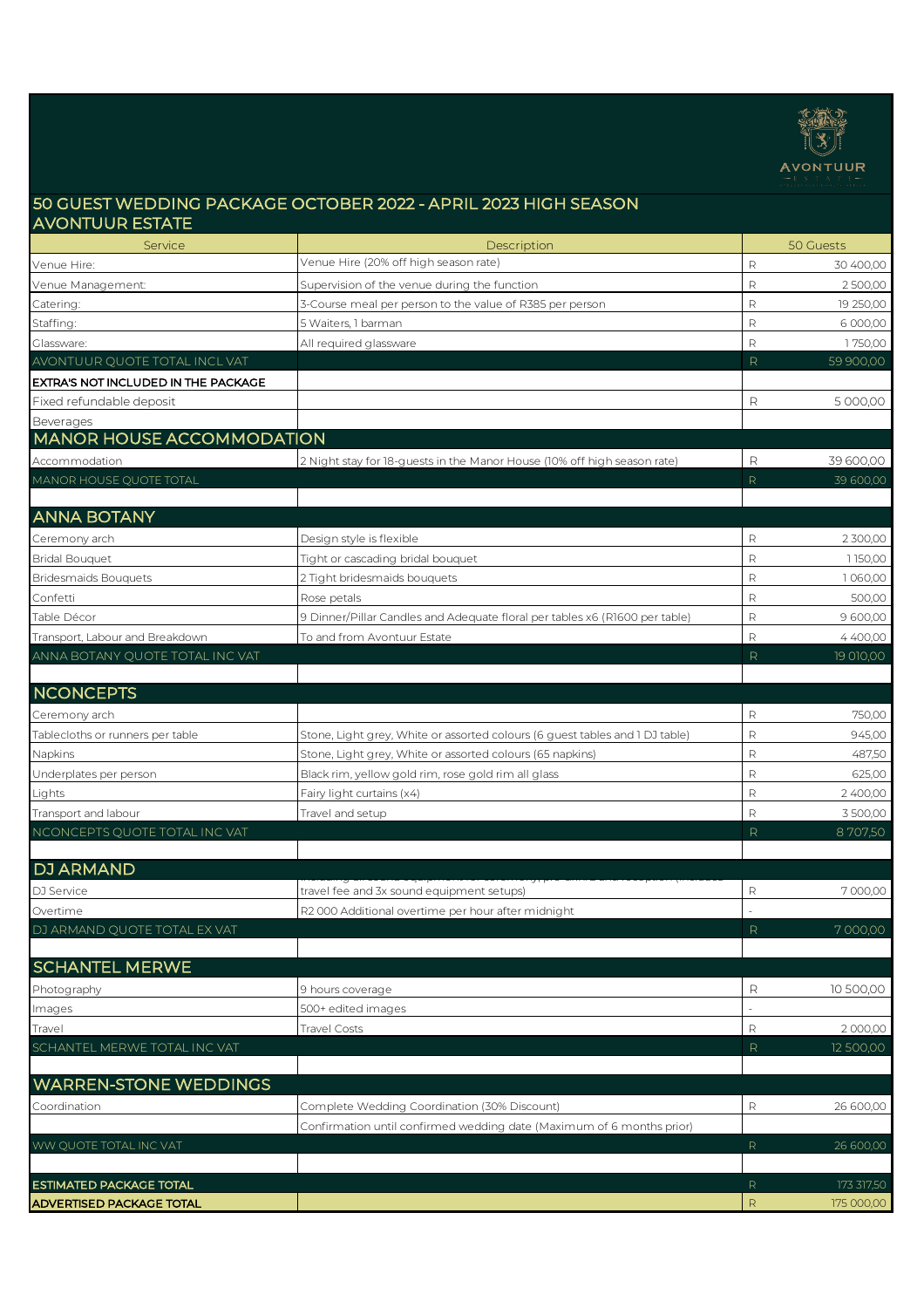

## 50 GUEST WEDDING PACKAGE MAY 2023 - SEPTEMBER 2023 LOW SEASON AVONTUUR ESTATE

| Service                             | Description                                                                  |              | 50 Guests  |
|-------------------------------------|------------------------------------------------------------------------------|--------------|------------|
| Venue Hire:                         | Venue Hire (20% off low season rate)                                         | R            | 22 400,00  |
| Venue Management:                   | Supervision of the venue during the function                                 | $\mathsf R$  | 2500,00    |
| Catering:                           | 3-Course meal per person to the value of R385 per person                     | $\mathsf R$  | 19 250,00  |
| Staffing:                           | 5 Waiters, 1 barman                                                          | $\mathsf R$  | 6 000,00   |
| Glassware:                          | All required glassware                                                       | $\mathsf{R}$ | 1750,00    |
| AVONTUUR QUOTE TOTAL INCL VAT       |                                                                              | R            | 51900,00   |
| EXTRA'S NOT INCLUDED IN THE PACKAGE |                                                                              |              |            |
| Fixed refundable deposit            |                                                                              | R            | 5 000,00   |
| Beverages                           |                                                                              |              |            |
| <b>MANOR HOUSE ACCOMMODATION</b>    |                                                                              |              |            |
| Accommodation                       | 2 Night stay for 18-guests in the Manor House (10% off low season rate)      | R            | 32 400,00  |
| MANOR HOUSE QUOTE TOTAL             |                                                                              | $\mathsf{R}$ | 32 400,00  |
|                                     |                                                                              |              |            |
| <b>ANNA BOTANY</b>                  |                                                                              |              |            |
| Ceremony arch                       | Design style is flexible                                                     | R            | 2 300,00   |
| <b>Bridal Bouquet</b>               | Tight or cascading bridal bouquet                                            | $\mathsf R$  | 1150,00    |
| <b>Bridesmaids Bouquets</b>         | 2 Tight bridesmaids bouquets                                                 | $\mathsf{R}$ | 1060,00    |
| Confetti                            | Rose petals                                                                  | $\mathsf{R}$ | 500,00     |
| Table Décor                         | 9 Dinner/Pillar Candles and Adequate floral per tables x6 (R1600 per table)  | $\mathsf R$  | 9 600,00   |
| Transport, Labour and Breakdown     | To and from Avontuur Estate                                                  | $\mathsf{R}$ | 4400.00    |
| ANNA BOTANY QUOTE TOTAL INC VAT     |                                                                              | R            | 19 010,00  |
|                                     |                                                                              |              |            |
| <b>NCONCEPTS</b>                    |                                                                              |              |            |
| Ceremony arch                       | Design style is flexible                                                     | $\mathsf R$  | 750,00     |
| Tablecloths or runners per table    | Stone, Light grey, White or assorted colours (6 guest tables and 1 DJ table) | $\mathsf{R}$ | 945,00     |
| Napkins                             | Stone, Light grey, White or assorted colours (65 napkins)                    | $\mathsf{R}$ | 487,50     |
| Underplates per person              | Black rim, yellow gold rim, rose gold rim all glass                          | $\mathsf{R}$ | 625,00     |
| Lights                              | Fairy light curtains (x4)                                                    | $\mathsf R$  | 2400,00    |
| Transport and labour                | Travel and setup                                                             | $\mathsf{R}$ | 3 500,00   |
| NCONCEPTS QUOTE TOTAL INC VAT       |                                                                              | R.           | 8707,50    |
|                                     |                                                                              |              |            |
| <b>DJ ARMAND</b>                    |                                                                              |              |            |
| DJ Service                          | travel fee and 3x sound equipment setups)                                    | R            | 7000,00    |
| Overtime                            | R2 000 Additional overtime per hour after midnight                           |              |            |
| DJ ARMAND QUOTE TOTAL EX VAT        |                                                                              | R            | 7000,00    |
|                                     |                                                                              |              |            |
| <b>SCHANTEL MERWE</b>               |                                                                              |              |            |
| Photography                         | 9 hours coverage                                                             | R            | 10 500,00  |
| Images                              | 500+ edited images                                                           |              |            |
| Travel                              | <b>Travel Costs</b>                                                          | $\mathsf{R}$ | 2 000,00   |
| SCHANTEL MERWE TOTAL INC VAT        |                                                                              | R            | 12 500,00  |
|                                     |                                                                              |              |            |
| <b>WARREN-STONE WEDDINGS</b>        |                                                                              |              |            |
| Coordination                        | Complete Wedding Coordination (30% Discount)                                 | R            | 26 600,00  |
|                                     | Confirmation until confirmed wedding date (Maximum of 6 months prior)        |              |            |
| WW QUOTE TOTAL INC VAT              |                                                                              | R            | 26 600,00  |
|                                     |                                                                              |              |            |
| <b>ESTIMATED PACKAGE TOTAL</b>      |                                                                              | $\mathsf{R}$ | 158 117,50 |
| <b>ADVERTISED PACKAGE TOTAL</b>     |                                                                              | $\mathsf R$  | 160 000,00 |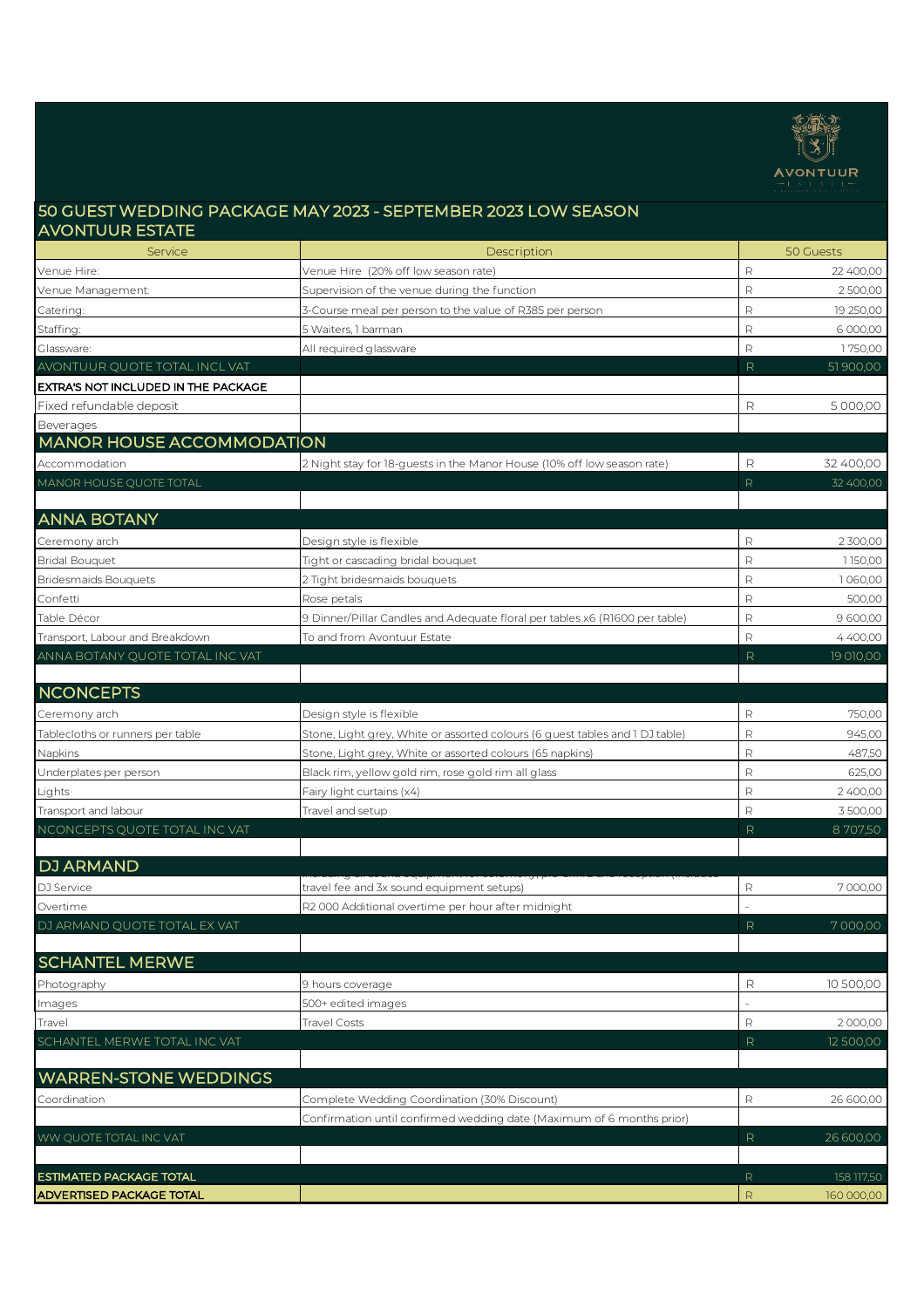

## 100 GUEST WEDDING PACKAGE OCTOBER 2021 - SEPTEMBER 2022 AVONTUUR ESTATE

| Service                             | Description                                                               |              | 100 Guests |
|-------------------------------------|---------------------------------------------------------------------------|--------------|------------|
| Venue Hire:                         | Venue Hire                                                                | $\mathsf{R}$ | 35 000,00  |
| Venue Management:                   | Supervision of the venue during the function                              | $\mathsf{R}$ | 2500,00    |
| Catering:                           | 3-Course meal per person to the value of R385 per person                  | $\mathsf{R}$ | 38 500,00  |
| Staffing:                           | 10 Waiters, 2 barman                                                      | $\mathsf{R}$ | 12 000,00  |
| Glassware:                          | All required glassware                                                    | $\mathsf{R}$ | 3 500,00   |
| AVONTUUR QUOTE TOTAL INCL VAT       |                                                                           | R            | 91500,00   |
| EXTRA'S NOT INCLUDED IN THE PACKAGE |                                                                           |              |            |
| Fixed refundable deposit            |                                                                           | R            | 5 000,00   |
| Beverages                           |                                                                           |              |            |
| <b>MANOR HOUSE ACCOMMODATION</b>    |                                                                           |              |            |
| Accommodation                       | 2 Night stay for 18-guests in the Manor House                             | R            | 21600,00   |
| MANOR HOUSE QUOTE TOTAL             |                                                                           | R            | 21 600,00  |
|                                     |                                                                           |              |            |
| <b>ANNA BOTANY</b>                  |                                                                           |              |            |
| Ceremony arch                       | Design style is flexible                                                  | $\mathsf{R}$ | 2 300,00   |
| <b>Bridal Bouquet</b>               | Tight or cascading bridal bouquet                                         | $\mathsf{R}$ | 1150,00    |
| <b>Bridesmaids Bouquets</b>         | 2 Tight bridesmaids bouguets                                              | $\mathsf{R}$ | 1060,00    |
| Confetti                            | Rose petals                                                               | $\mathsf{R}$ | 1000,00    |
| Table Décor                         | 9 Dinner/Pillar Candles + Adequate floral per tables x11(R1600 per table) | $\mathsf{R}$ | 17600,00   |
| Transport, Labour, Breakdown        | To and from Avontuur Estate                                               | $\mathsf{R}$ | 6900,00    |
| ANNA BOTANY QUOTE TOTAL INC VAT     |                                                                           | R            | 30 010,00  |
|                                     |                                                                           |              |            |
| <b>NCONCEPTS</b>                    |                                                                           |              |            |
| Ceremony arch                       | Design style is flexible                                                  | $\mathsf{R}$ | 750,00     |
| Tablecloths/runners per table       | Stone, Light grey, White/assorted colours(11 guest tables +1 DJ table)    | $\mathsf{R}$ | 1620,00    |
| Napkins                             | Stone, Light grey, White or assorted colours (100 napkins)                | $\mathsf{R}$ | 750,00     |
| Underplates per person              | Black rim, yellow gold rim, rose gold rim all glass                       | $\mathsf{R}$ | 1250,00    |
| Lights                              | Fairy light curtains (x4)                                                 | $\mathsf{R}$ | 2400,00    |
| Transport and labour                | Travel and setup                                                          | $\mathsf R$  | 3500,00    |
| NCONCEPTS QUOTE TOTAL INC VAT       |                                                                           | R            | 10 270,00  |
|                                     |                                                                           |              |            |
| <b>DJ ARMAND</b>                    |                                                                           |              |            |
| DJ Service                          | travel fee and 3x sound equipment setups)                                 | R            | 7000,00    |
| Overtime                            | R2 000 Additional overtime per hour after midnight                        |              |            |
| DJ ARMAND QUOTE TOTAL EX VAT        |                                                                           | R            | 7000,00    |
|                                     |                                                                           |              |            |
| <b>SCHANTEL MERWE</b>               |                                                                           |              |            |
| Photography                         | 9 hours coverage                                                          | R            | 10 500,00  |
| Images                              | 500+ edited images                                                        |              |            |
| Travel                              | <b>Travel Costs</b>                                                       | R            | 2000,00    |
| SCHANTEL MERWE TOTAL INC VAT        |                                                                           | R            | 12 500,00  |
|                                     |                                                                           |              |            |
| <b>WARREN-STONE WEDDINGS</b>        |                                                                           |              |            |
| Coordination                        | Complete Wedding Coordination                                             | $\mathsf{R}$ | 25 000,00  |
|                                     | Confirmation until confirmed wedding date (Maximum of 6 months prior)     |              |            |
| WW QUOTE TOTAL INC VAT              |                                                                           | R.           | 25 000,00  |
|                                     |                                                                           |              |            |
| ESTIMATED PACKAGE TOTAL             |                                                                           | $\mathsf{R}$ | 197 880,00 |
| ADVERTISED PACKAGE TOTAL            |                                                                           | $\mathsf R$  | 198 000,00 |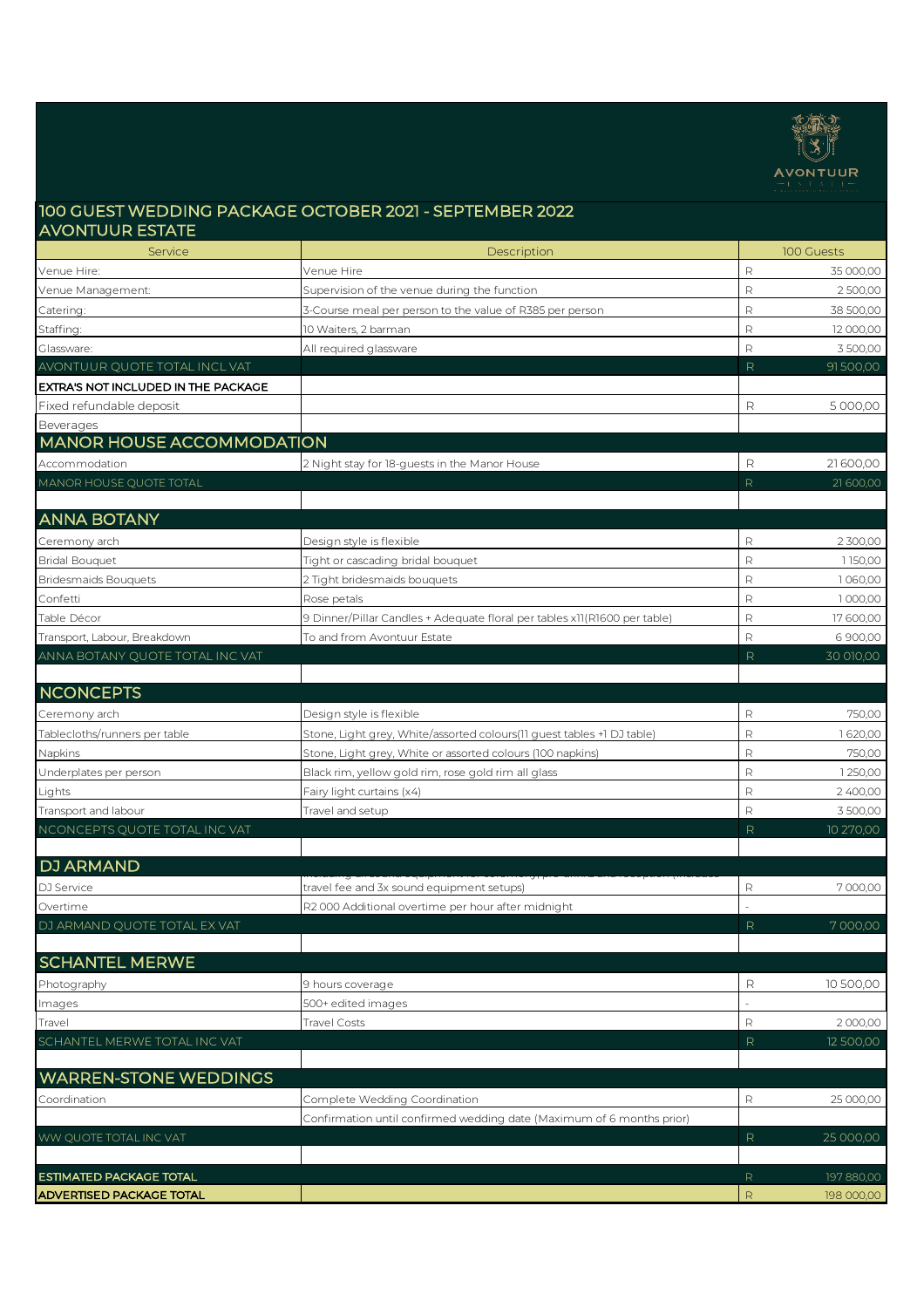

## 100 GUEST WEDDING PACKAGE OCTOBER 2022 - APRIL 2023 HIGH SEASON AVONTUUR ESTATE

| Service                             | Description                                                               |              | 100 Guests |
|-------------------------------------|---------------------------------------------------------------------------|--------------|------------|
| Venue Hire:                         | Venue Hire (10% off high season rate)                                     | $\mathsf{R}$ | 34 200,00  |
| Venue Management:                   | Supervision of the venue during the function                              | $\mathsf{R}$ | 2500,00    |
| Catering:                           | 3-Course meal per person to the value of R385 per person                  | R            | 38 500,00  |
| Staffing:                           | 10 Waiters, 2 barman                                                      | $\mathsf{R}$ | 12 000,00  |
| Glassware:                          | All required glassware                                                    | R            | 3500,00    |
| AVONTUUR QUOTE TOTAL INCL VAT       |                                                                           | R            | 90 700,00  |
| EXTRA'S NOT INCLUDED IN THE PACKAGE |                                                                           |              |            |
| Fixed refundable deposit            |                                                                           | R            | 5 000,00   |
| <b>Beverages</b>                    |                                                                           |              |            |
| <b>MANOR HOUSE ACCOMMODATION</b>    |                                                                           |              |            |
| Accommodation                       | 2 Night stay for 18-guests in the Manor House (10% off high season rate)  | R            | 39 600,00  |
| MANOR HOUSE QUOTE TOTAL             |                                                                           | $\mathsf{R}$ | 39 600,00  |
|                                     |                                                                           |              |            |
| <b>ANNA BOTANY</b>                  |                                                                           |              |            |
| Ceremony arch                       | Design style is flexible                                                  | $\mathsf{R}$ | 2 300,00   |
| <b>Bridal Bouquet</b>               | Tight or cascading bridal bouquet                                         | $\mathsf{R}$ | 1150,00    |
| <b>Bridesmaids Bouquets</b>         | 2 Tight bridesmaids bouguets                                              | $\mathsf{R}$ | 1060,00    |
| Confetti                            | Rose petals                                                               | $\mathsf{R}$ | 1000,00    |
| Table Décor                         | 9 Dinner/Pillar Candles + Adequate floral per tables x11(R1600 per table) | $\mathsf R$  | 17600,00   |
| Transport, Labour, Breakdown        | To and from Avontuur Estate                                               | $\mathsf{R}$ | 6900,00    |
| ANNA BOTANY QUOTE TOTAL INC VAT     |                                                                           | R            | 30 010,00  |
|                                     |                                                                           |              |            |
| <b>NCONCEPTS</b>                    |                                                                           |              |            |
| Ceremony arch                       | Design style is flexible                                                  | $\mathsf R$  | 750,00     |
| Tablecloths or runners per table    | Stone, Light grey, White/assorted colours(11 guest tables +1 DJ table)    | $\mathsf R$  | 1620,00    |
| Napkins                             | Stone, Light grey, White or assorted colours (100 napkins)                | $\mathsf R$  | 750,00     |
| Underplates per person              | Black rim, yellow gold rim, rose gold rim all glass                       | $\mathsf R$  | 1250,00    |
| Lights                              | Fairy light curtains (x4)                                                 | $\mathsf R$  | 2 400,00   |
| Transport and labour                | Travel and setup                                                          | $\mathsf R$  | 3500,00    |
| NCONCEPTS QUOTE TOTAL INC VAT       |                                                                           | R            | 10 270,00  |
|                                     |                                                                           |              |            |
| <b>DJ ARMAND</b>                    |                                                                           |              |            |
| DJ Service                          | travel fee and 3x sound equipment setups)                                 | R            | 7000,00    |
| Overtime                            | R2 000 Additional overtime per hour after midnight                        |              |            |
| DJ ARMAND QUOTE TOTAL EX VAT        |                                                                           | R            | 7000,00    |
|                                     |                                                                           |              |            |
| <b>SCHANTEL MERWE</b>               |                                                                           |              |            |
| Photography                         | 9 hours coverage                                                          | R            | 10 500,00  |
| Images                              | 500+ edited images                                                        |              |            |
| Travel                              | Travel Costs                                                              | $\mathsf R$  | 2000,00    |
| SCHANTEL MERWE TOTAL INC VAT        |                                                                           | R            | 12 500,00  |
|                                     |                                                                           |              |            |
| <b>WARREN-STONE WEDDINGS</b>        |                                                                           |              |            |
| Coordination                        | Complete Wedding Coordination (20% discount)                              | R            | 30 400,00  |
|                                     | Confirmation until confirmed wedding date (Maximum of 6 months prior)     |              |            |
| WW QUOTE TOTAL INC VAT              |                                                                           | R            | 30 400,00  |
|                                     |                                                                           |              |            |
| <b>ESTIMATED PACKAGE TOTAL</b>      |                                                                           | R            | 220 480,00 |
| ADVERTISED PACKAGE TOTAL            |                                                                           | $\mathsf R$  | 220 000,00 |